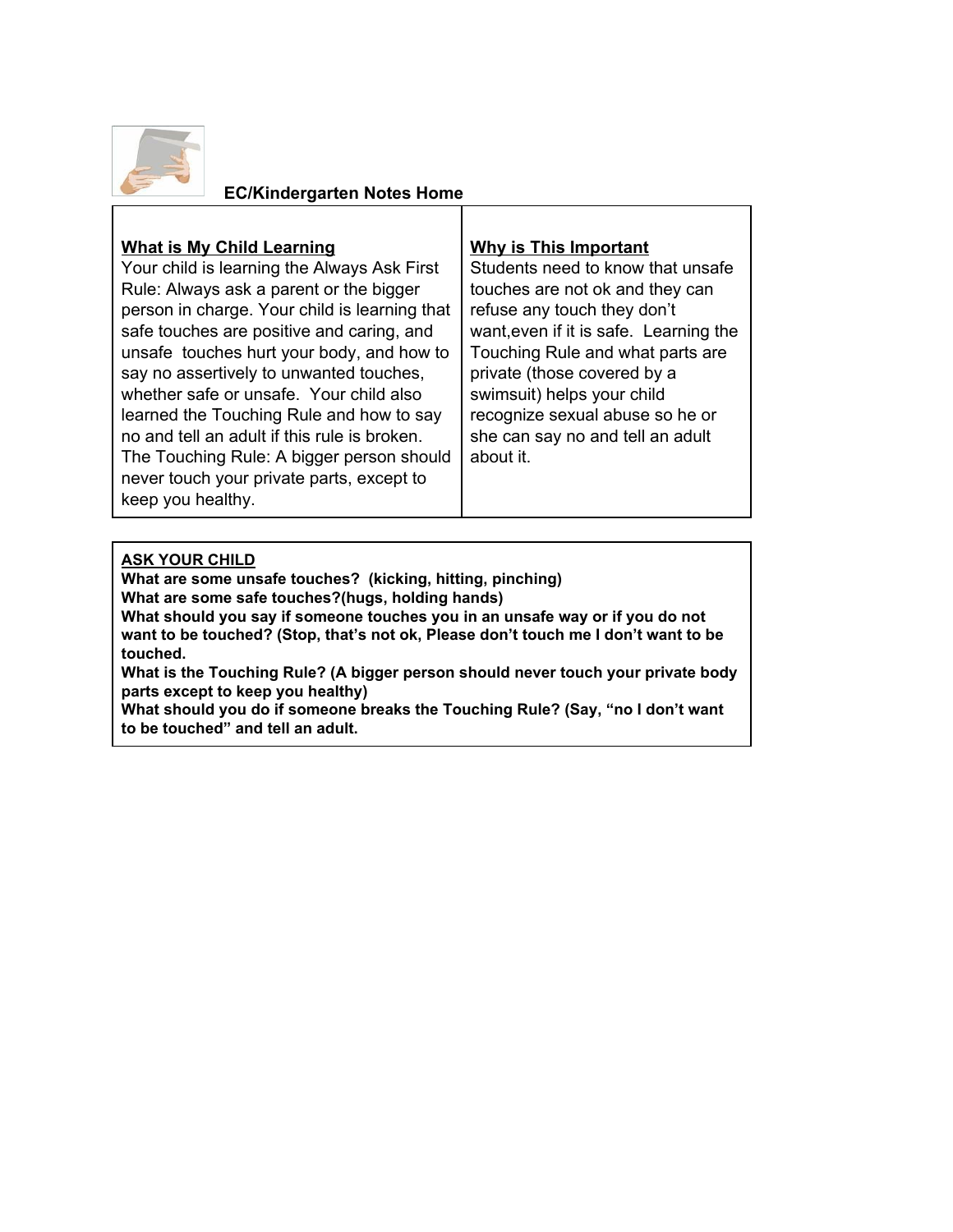

# **FIRST GRADE HOME NOTE**

## **What Is My Child Learning**

Your child is learning that safe touches are positive and caring, and unsafe touches hurt your body, and how to say no assertively to unwanted touches, whether safe or unsafe.

Your child is learning the Ways to Stay Safe. The Ways to Stay Safe are Recognize: Is it safe? What's the rule? Refuse: Say words that mean no. Report: Tell an adult.

Your child is also learning the Touching Rule: A person should never touch your private body parts expect to keep you healthy. Your child is also learning how to say no and to tell an adult when someone breaks the rule.

#### **Why Is This Important**

Students need to know the difference between safe and unsafe touches, that unsafe touches are not okay, and that they can refuse any touch they don't want, even if it's safe. This can help protect them from sexual abuse.

The Touching Rule helps your child recognize sexual abuse so he or she can say no and tell an adult.

Although not covered in the lessons knowing correct names for private body parts help your child be understood when reporting.

## **ASK YOUR CHILD**

**What are some unsafe touches?** *Po ssible answers: Kicking, hitting, pinching* **What should you say if someone touches you in an unsafe way?** *P ossible answers: Stop, that hurts me. Stop, that's not okay.*

**What are some safe touches?:** *Po ssible answers: Hugs, holding hands* **What can you say if someone wants to touch you, but you don't want to be touched?** *Possible answers: Please don't touch me, I don't want to be touched.* **What are the Ways to Stay Safe?** *Recognize: Is it safe? What's' the rule? Refuse: Say words that mean no. Report: Tell an adult.*

**What is the Touching Rule?** *Se cond Step answer: A person should never touch your private body parts except to keep you healthy.*

**What are your private body parts?** *Parts covered with swim suit*

**What should you do when a person breaks the Touching Rule?** *Say " No, I don't want to be touched," and tell an adult.*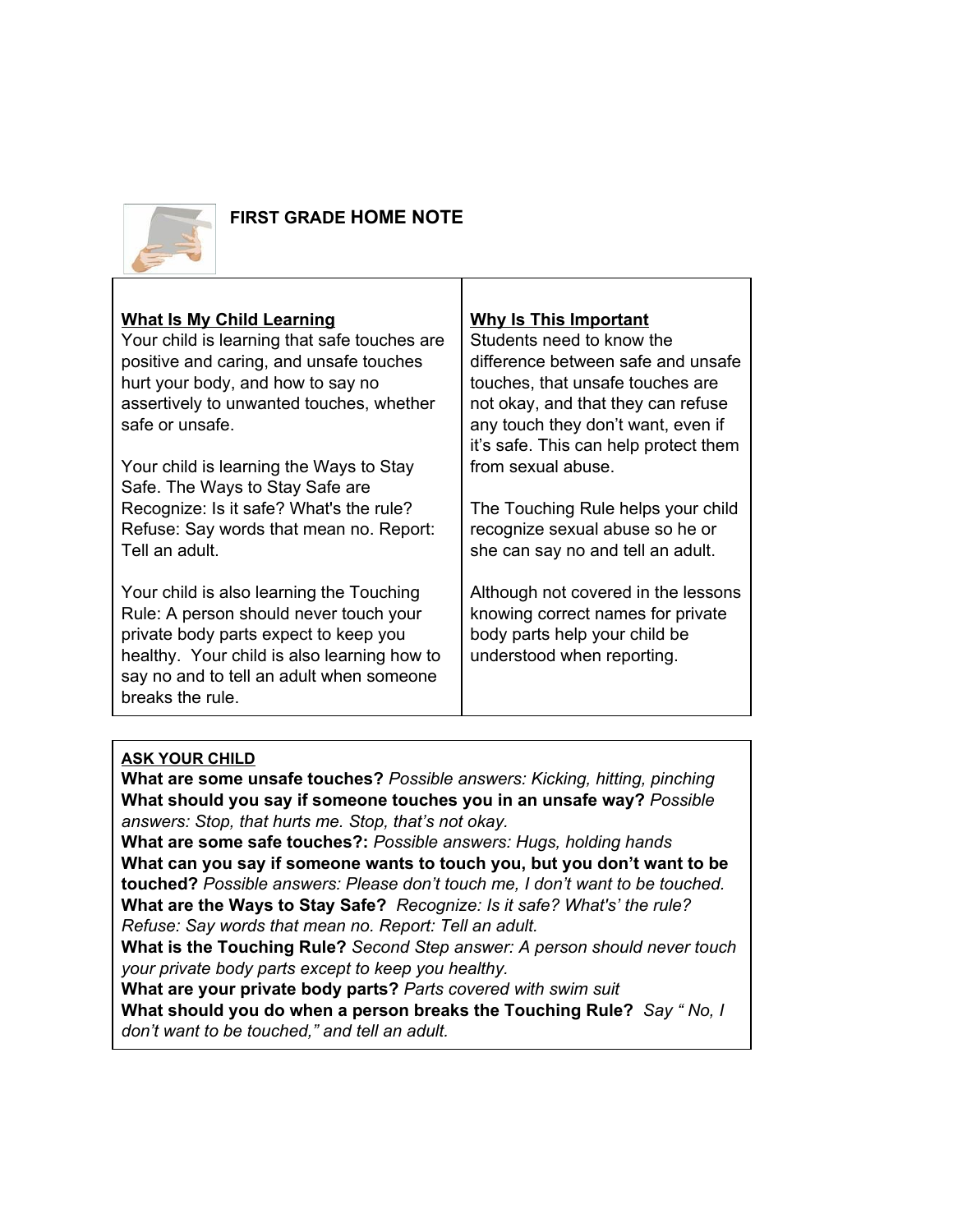

# **SECOND GRADE HOME NOTE**

## **What Is My Child Learning**

Your child is learning Ways to Stay Safe; Recognize, Report, Refuse. Your child is also learning to follow the Always Ask First Rule; ask a parent or person in charge before going somewhere, doing something or taking something from someone else.

Your child is learning that safe touches are positive and caring, unsafe touches hurt your body, and how to assertively say no to unwanted touches, safe or unsafe.

Your child is learning the Touching Rule: a person should never touch your private body parts except to keep you healthy. Your child is also learning to use the Ways to Stay Safe when someone breaks the Touching Rule.

Your child is learning the Never Keep Secrets Rule - never to keep secrets about touching, that it's never his or her fault if someone breaks the Touching Rule, and to keep telling adults about a broken Touching Rule until someone helps.

## **Why This Is Important**

Children need to know that unsafe touches are not okay. They also need to know they can refuse any touch they don't want, even if it's safe. This can help protect them from sexual abuse.

The Touching Rule helps your child recognize sexual abuse so he or she can say no and tell an adult. Although not covered in the lessons knowing the correct names for private body parts helps your child be understood when reporting.

The Never Keep Secrets Rule helps your child understand that secrets about touching are not okay.

## **ASK YOUR CHILD**

**What are the Ways to Stay Safe?** *Recognize, Report, Refuse* **What is the Always Ask First Rule?** *Always ask a parent or the person in charge first.*

 **What is the difference between a safe and an unsafe touch?** *Possible answers include safe touches make you feel happy or loved; unsafe touches hurt -- like pushing, hitting, kicking.*

**What is the Touching Rule?** *A person should never touch your private parts except to keep you healthy.*

**What is the Never Keep Secrets Rule?** *You should never keep secrets about touching.*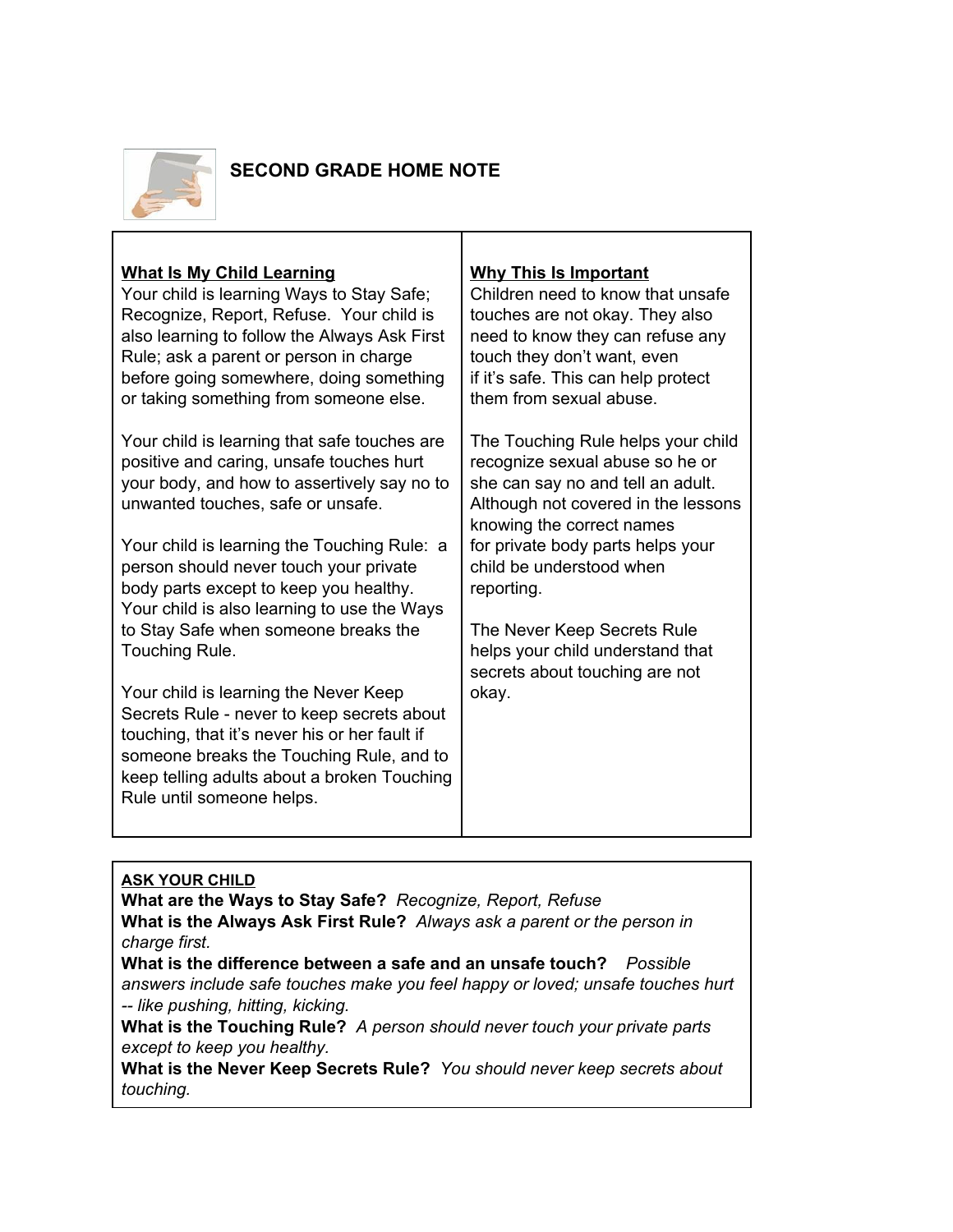

# **THIRD GRADE HOME NOTE**

#### **ASK YOUR CHILD What is the difference between a safe and unsafe touch? What is the Touching Rule?**

## **Read Together**

People touch each other every day. Some touches make you feel happy or loved and are good for your body.These are safe touches. Other touches hurt. These are called unsafe touches. Pushing, kicking, hitting, and pinching are examples of unsafe touches. If you don't want a touch, even if it is a safe touch, you can say no to the person touching you. It's okay to say no to unwanted touches.

The Touching Rule: A person should never touch your private body parts except to keep you healthy. Remembering the Touching Rule will help keep you safe. You can pay attention to uncomfortable feelings in your body to help you recognize when someone breaks the Touching Rule.

Remember, it is never your fault if someone breaks the Touching Rule.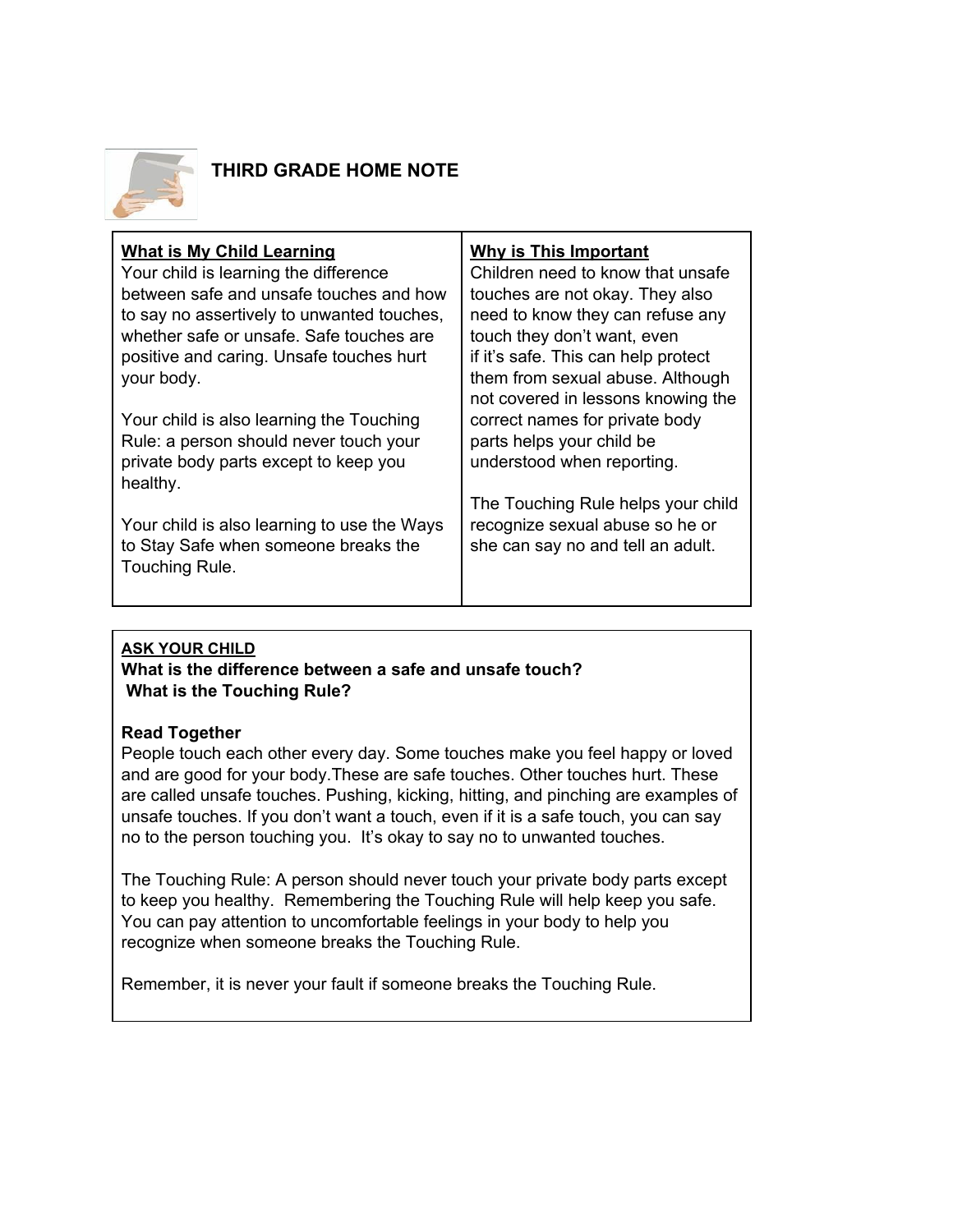## **FOURTH GRADE HOME NOTE**

| <b>What is My Child Learning</b><br>Your child is learning the difference<br>between safe and unsafe touches and how<br>to say no assertively to unwanted touches,<br>whether safe or unsafe. Safe touches are<br>positive and caring. Unsafe touches hurt<br>your body.<br>Your child is also learning the Private Body<br>Part Rule: Private Body Parts are private.<br>No one should ever<br>1. Touch yours, except a doctor or<br>nurse<br>2. Ask to see your, except a doctor or<br>nurse<br>3.<br>Make you look at his or hers, or<br>anyone else's and never touch<br>anyone else's | <b>Why is This Important</b><br>Children need to know that unsafe<br>touches are not okay. They also<br>need to know they can refuse any<br>touch they don't want, even<br>if it's safe. This can help protect<br>them from sexual abuse. Although<br>not covered in lessons knowing the<br>correct names for private body<br>parts helps your child be<br>understood when reporting.<br>The Private Body Part Rule helps<br>your child recognize sexual abuse<br>so he or she can say no and tell an<br>adult. |
|--------------------------------------------------------------------------------------------------------------------------------------------------------------------------------------------------------------------------------------------------------------------------------------------------------------------------------------------------------------------------------------------------------------------------------------------------------------------------------------------------------------------------------------------------------------------------------------------|-----------------------------------------------------------------------------------------------------------------------------------------------------------------------------------------------------------------------------------------------------------------------------------------------------------------------------------------------------------------------------------------------------------------------------------------------------------------------------------------------------------------|
| Your child is also learning to use the Ways<br>to Stay Safe when someone breaks the<br>Touching Rule.                                                                                                                                                                                                                                                                                                                                                                                                                                                                                      |                                                                                                                                                                                                                                                                                                                                                                                                                                                                                                                 |

## **ASK YOUR CHILD**

**What is the difference between an unwanted and unsafe touch? What should you do if someone breaks the Private Body Part rule?**

#### **Read Together**

People touch each other every day. Some touches make you feel happy or loved and are good for your body. These are safe touches. Other touches hurt. These are called unsafe touches. Pushing, kicking, hitting, and pinching are examples of unsafe touches. If you don't want a touch, even if it is a safe touch, you can say no to the person touching you. It's okay to say no to unwanted touches.

Private Body Parts are private. No one should ever

- 1. Touch yours, except a doctor or nurse.
- 2. Ask to see your, except a doctor or nurse.
- 3. Make you look at his or hers, or anyone else's and never touch anyone else's

Remember, it is never your fault if someone breaks the Private Body Part Rule.